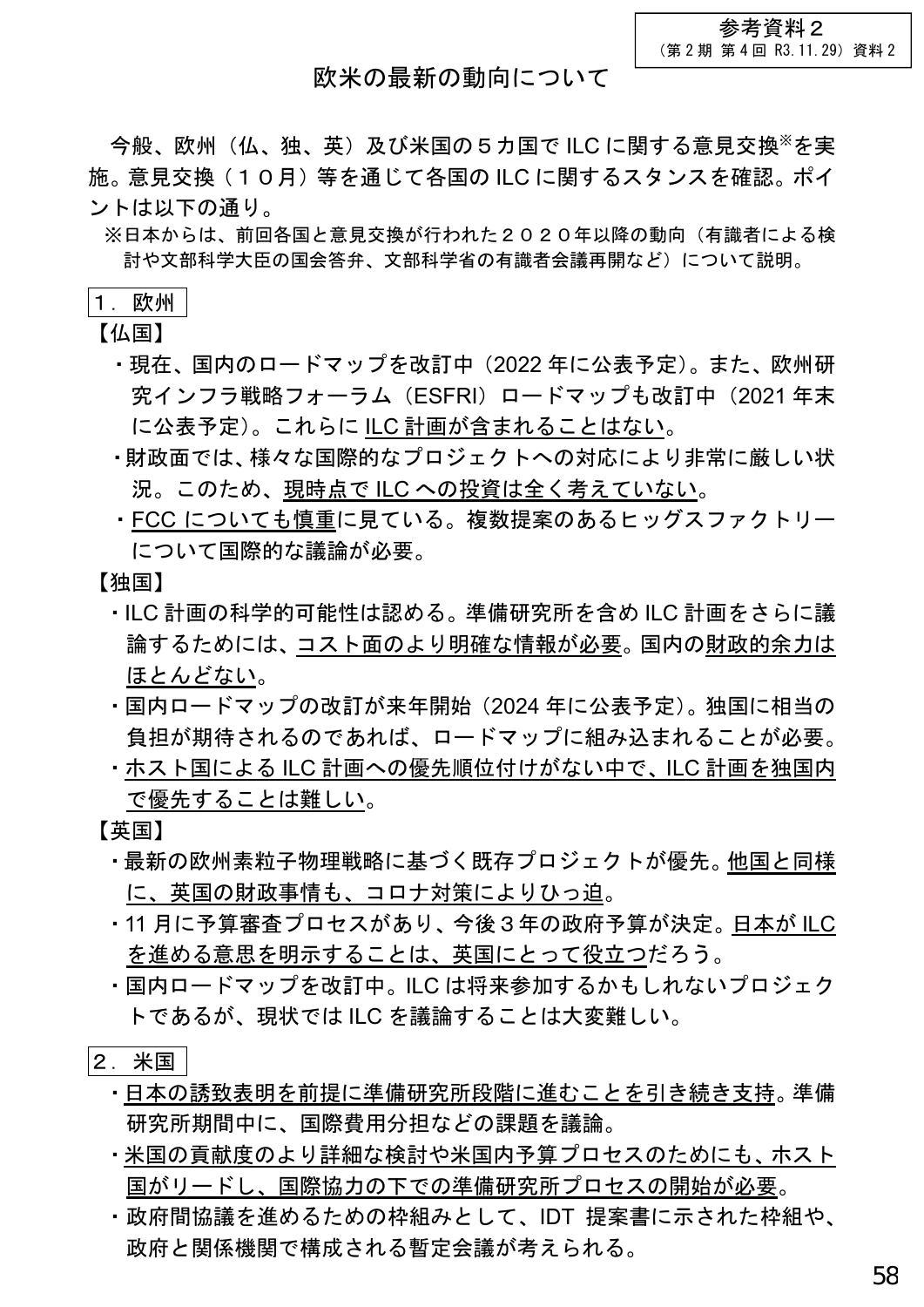## Summary of the Exchange of opinions between MESRI/BMBF/BEIS/STFC/DOE and MEXT related to ILC

- 1. Date: October 15<sup>th</sup>, 2021
- 2. Venue: online video conference (Webex)
- 3. Participants

MEXT (Japan), MESRI (France), BMBF (Germany), BEIS (UK), STFC (UK), DOE (US)

- 4. Meeting summary
- (1) Participating countries'situations and positions related to the ILC project
	- $\triangleright$  The participants explained their countries' situations and shared understanding of the position of each country related to the ILC project.

[Japan]

- $\checkmark$  MEXT described recent status of the ILC project, update after the latest exchange of information (during years 2020 and 2021), which included the Science Council of Japan (SCJ) publishing its Master Plan 2020 but the ILC was not selected as a priority large-scale research project, and MEXT formulating its Roadmap 2020, where the ILC community withdrew the project application in March 2020.
- $\checkmark$  MEXT restarted the review of the ILC Advisory Panel based on the IDT's proposal and Japanese ILC community report related to ILC project, considering recent discussions on large-scale research projects in Japan. Tight financial situation and difficulty in decoupling the ILC pre-laboratory, which includes site issues, from the entire ILC construction project are also matters for serious consideration.
- $\checkmark$  As MEXT's Minister explained in the Diet session, under the current situation that the perspective of broad internal and external cooperation for the ILC project itself as well as its pre-laboratory is not promised, it is difficult to obtain the Japanese citizens' understanding for investing in the pre-laboratory. Various challenges such as international cost sharing, technical feasibility, and the understanding of the citizens including the researchers community remains to be addressed.
- $\checkmark$  Japan recognizes that it is appropriate to continue discussions regarding the ILC project between administrative officials of the relevant countries at the right time, as well as to pay attention to researchers' efforts to deal with the remaining challenges.

[France]

- $\checkmark$ The French national roadmap for research infrastructure is currently being renewed for publication in the first half of 2022, after a one-year long consultation with national stakeholders. Although the new French national roadmap will be published in several months, it is already known the ILC project will not be part of it. Moreover, ILC will not be part of the European projects/landmarks in the new ESFRI 2021 roadmap either.
- In terms of financial capacity, France is facing difficult challenges related to various  $\checkmark$ international projects which France has already committed to, including extra costs due to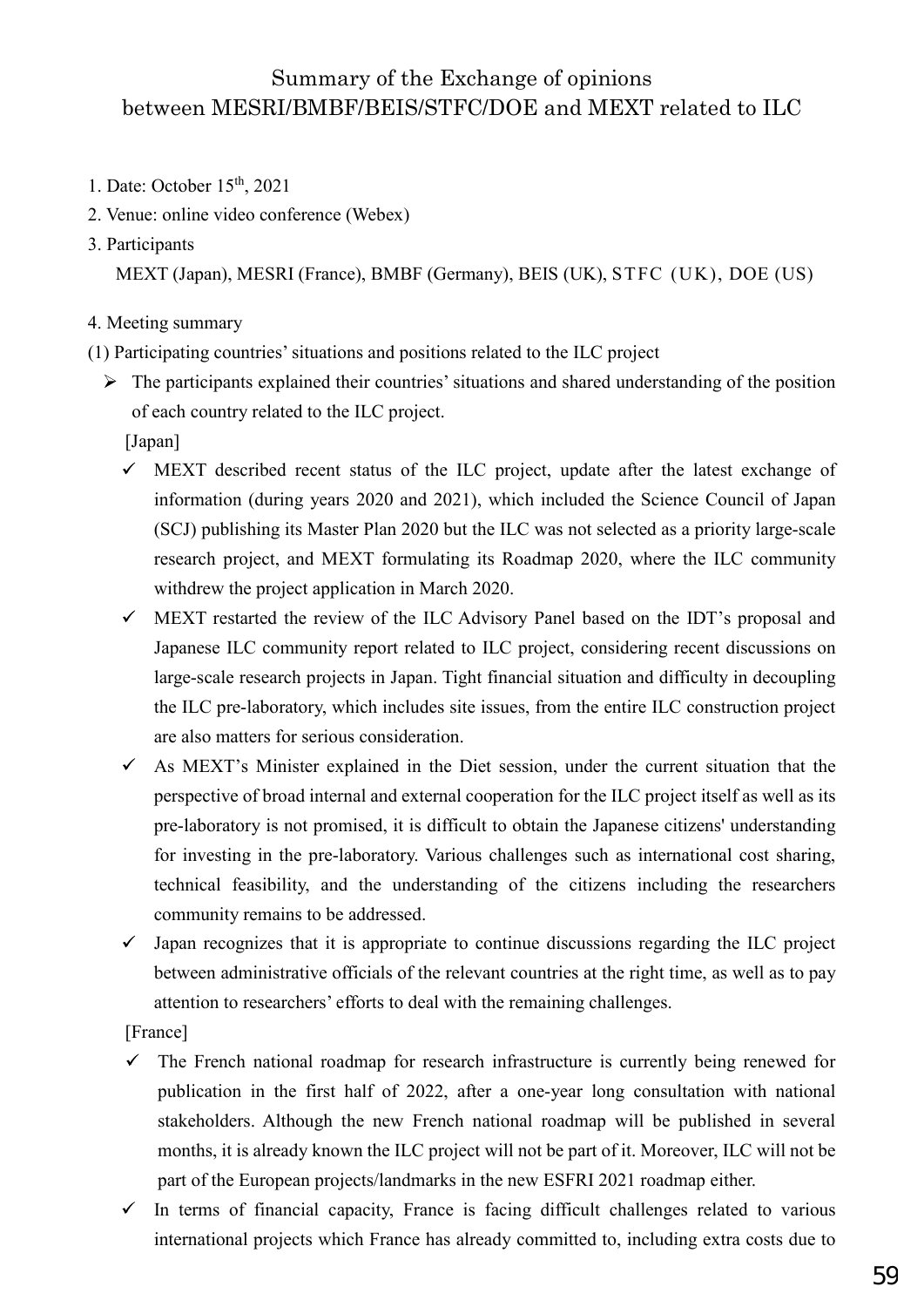construction delays, consequences of the COVID crisis, rising energy prices and so on. So, the financial capacity is very limited. At this stage, no funding is considered for the ILC project.

 $\checkmark$  More generally speaking, the French strategy on High Energy Physics has taken into account the recent update of the European Strategy for Particle Physics and its call for a Higgs factory as a next step. That said, France is on a prudent stance on the FCC project and will pay attention to the results of its feasibility study. France underlines that at this stage, given the number of proposed Higgs-factory projects, discussions in a global context need to be pursued to be able to move forward.

[Germany]

- $\checkmark$  Germany recognizes the scientific potential of the ILC project, in the German science community there is interest and cooperation for long years of several groups and institutions.
- $\checkmark$  For further discussion of the ILC project including the pre-laboratory, more clarification of the cost aspect of the ILC project is necessary. In the federal Budget in Germany, there is very little financial margin due to prioritized national projects with various financial needs.
- Germany has a national roadmap review process that is just starting next year, and expects to publish its result in 2024. If a significant German share to the investment in ILC project is expected, it must become a part of the roadmap.
- $\checkmark$  As long as the host country does not prioritize ILC project, it is difficult to give national priority for the ILC project in Germany.

 $[UK]$ 

- $\checkmark$  The UK prioritizes existing projects, including the LHC and the HL-LHC based on the Update of the European Strategy for Particle Physics.
- $\checkmark$  Like any other country, the UK's budget is very tight due to COVID crisis. The UK has the budget review process next month to set government budget for next three years. Clear statement from Japan that Japan moves forward with the ILC project would be helpful for the UK.
- $\checkmark$  The UK national roadmap, which contains various field projects, is being revised. Although the UK might participate in the ILC project in the future, at this moment, it is very hard to discuss it under the current roadmap.

[US]

- $\checkmark$  The 2014 US Particle Physics Project Prioritization Panel (P5) Strategic Plan recognizes the strong scientific and technological importance of the ILC project.
- $\checkmark$  As already expressed by the US to Japan, the US continues to be supportive for a Japanese initiative to advance the ILC project to its pre-laboratory phase. Further discussions on many critical issues, including international financial contributions for the ILC project, can be conducted during the pre-laboratory phase.
- Any value of the contributions is connected to the technical scope. In order to further discuss details of the US contributions to the ILC project as well as to advance the project under the US Government budget processes, it is necessary to begin the pre-laboratory process which